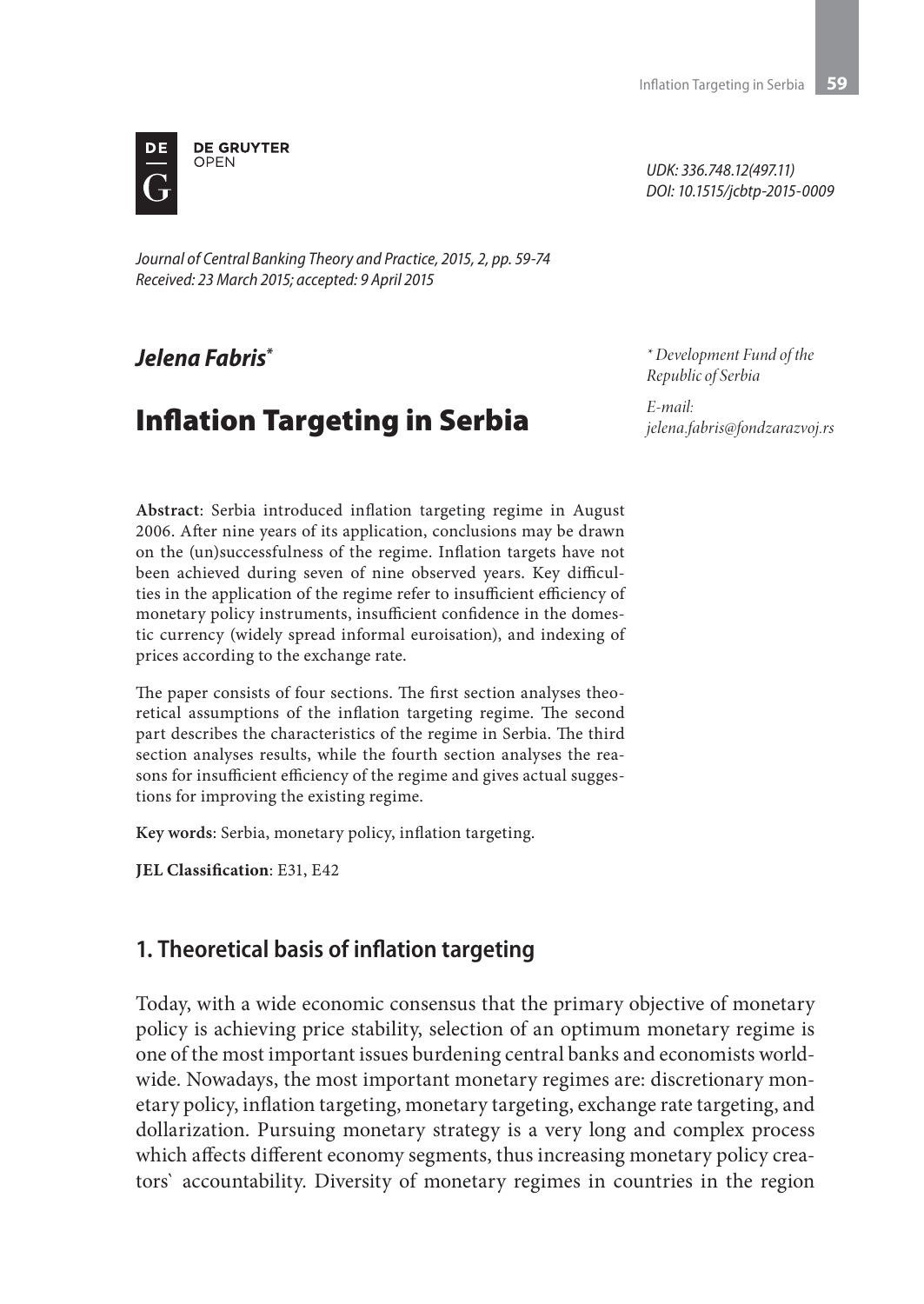may be best depicted in the table below. Although being very similar, it can be seen that countries in the region apply rather different monetary regimes.

| Country                | Monetary regime                          |
|------------------------|------------------------------------------|
| Serbia                 | Inflation targeting                      |
| Montenegro             | Dollarization (euroisation)              |
| Bosnia and Herzegovina | Currency Board (exchange rate targeting) |
| Croatia                | Discretionary monetary policy            |
| <b>FYR Macedonia</b>   | Exchange rate targeting                  |

**Table 1: Monetary regimes in the region**

Inflation targeting is a relatively new monetary policy regime that emerged in early 20th century and has been widely accepted worldwide. B. Bernanke defined the inflation targeting concept as a monetary policy framework whose characteristics include public announcement of the numeric target (or zone) for one or more time periods, and an explicit statement that a low, stable inflation rate represents the main monetary policy objective. (Bernanke, Laubach, Mishkin & Posen, 1999)

Stone believes that there are four prerequisites necessary to implement inflation targeting. The first one refers to reducing inflation as an objective of a central bank, simultaneously making it one of the responsibilities of a central bank. The second prerequisite relates to avoiding a situation where inflation downsizing is subordinate to some other objective, while the third one concerns a well-developed and stable financial system. The last prerequisite implies the utilization of monetary policy instruments aimed at reducing, i.e. sustaining the inflation rate. (Stone 2003)

After the exchange rate crisis or inflatory episodes, many countries accepted this concept. Since early 1990s, many countries have accepted inflation targeting as their monetary policy regime. It was first done by New Zealand (1990), followed by the United Kingdom (1992), Sweden and Finland (1993), while Austria and Spain did it one year later.

Defining the inflation target itself does not present the inflation targeting regime, i.e. years may pass from announcing the inflation target to accepting the inflation targeting concept. Inflation targeting involves several key elements (Mishkin, 2006):

• public announcement of medium-term numerical targets for inflation;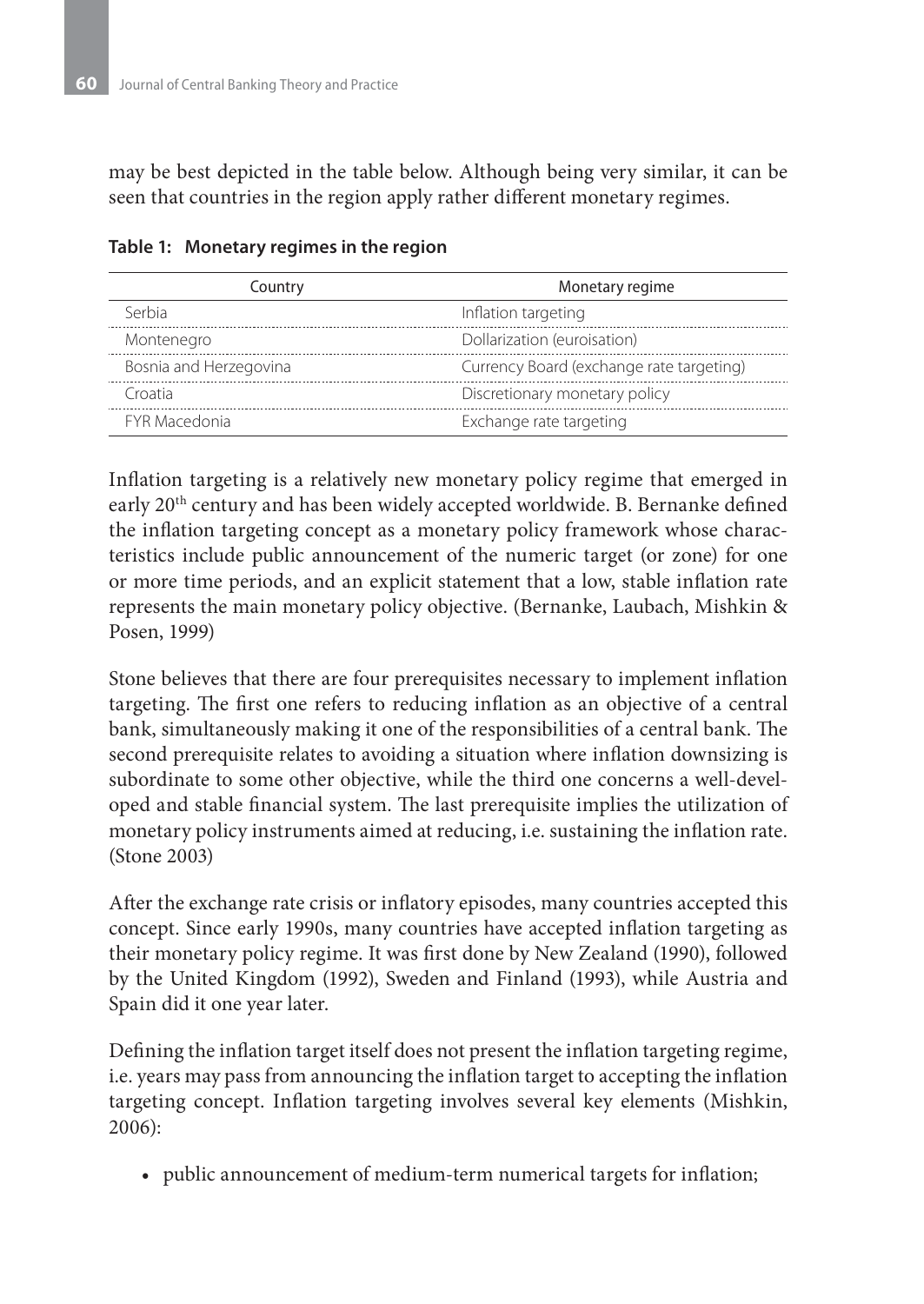- an institutional commitment to price stability as the primary, long-run goal of monetary policy and a commitment to achieve the inflation goal;
- an information inclusive strategy in which many variables and not just monetary aggregates are used in making decisions about monetary policy;
- increased transparency of the monetary policy strategy through communication with the public and the markets about the plans and objectives of monetary policymakers; and
- increased accountability of the central bank for attaining its inflation objectives.

Primacy in the inflation targeting regime is given to price stability, which becomes the primary and solely allowed central bank's objective. All other macroeconomic variables are used only for the purpose of achieving nominal inflation target.

In this regime, the central bank forecasts the future path of inflation and compares it with the target inflation rate (the rate the government believes is appropriate for the economy). The difference between the forecast and the target determines how much monetary policy has to be adjusted (Jahan, 2015).

At first glance, a dilemma may arise whether this may be a monetary regime at all, and how can an intermediary objective be something that is the ultimate objective. Still, this is a monetary regime, since it includes structural approach in order to achieve the objective. The primary difference between this regime and the regime with full monetary policy discretion is reflected through the procedure for the monetary policy objective selection, the initiative for achieving the objective, and a high degree of monetary policy transparency (Fabris, 2007). This approach is a type of compromise between rules and discretion. Rules are visible in defining the numeric value of the inflation target and a high degree of transparency required for the application of the regime. Discretion is reflected in the freedom of determining the value of inflation and in the selection of instruments to achieve inflation targets. An important characteristic of the regime is middlerun approach. Mishkin (2006, p. 501) characterised this regime as a "rule, but with a lot of flexibility."

The next and, according to some authors, probably the key characteristic of the regime is a high degree of transparency in communication with general public. Transparency is reflected through announcing the current inflation to the public, primarily followed by other macroeconomic indicators, future estimates of inflation trends and indicators affecting the inflation, and future steps by the central bank. The advantage of the regime is that the public easily understands and more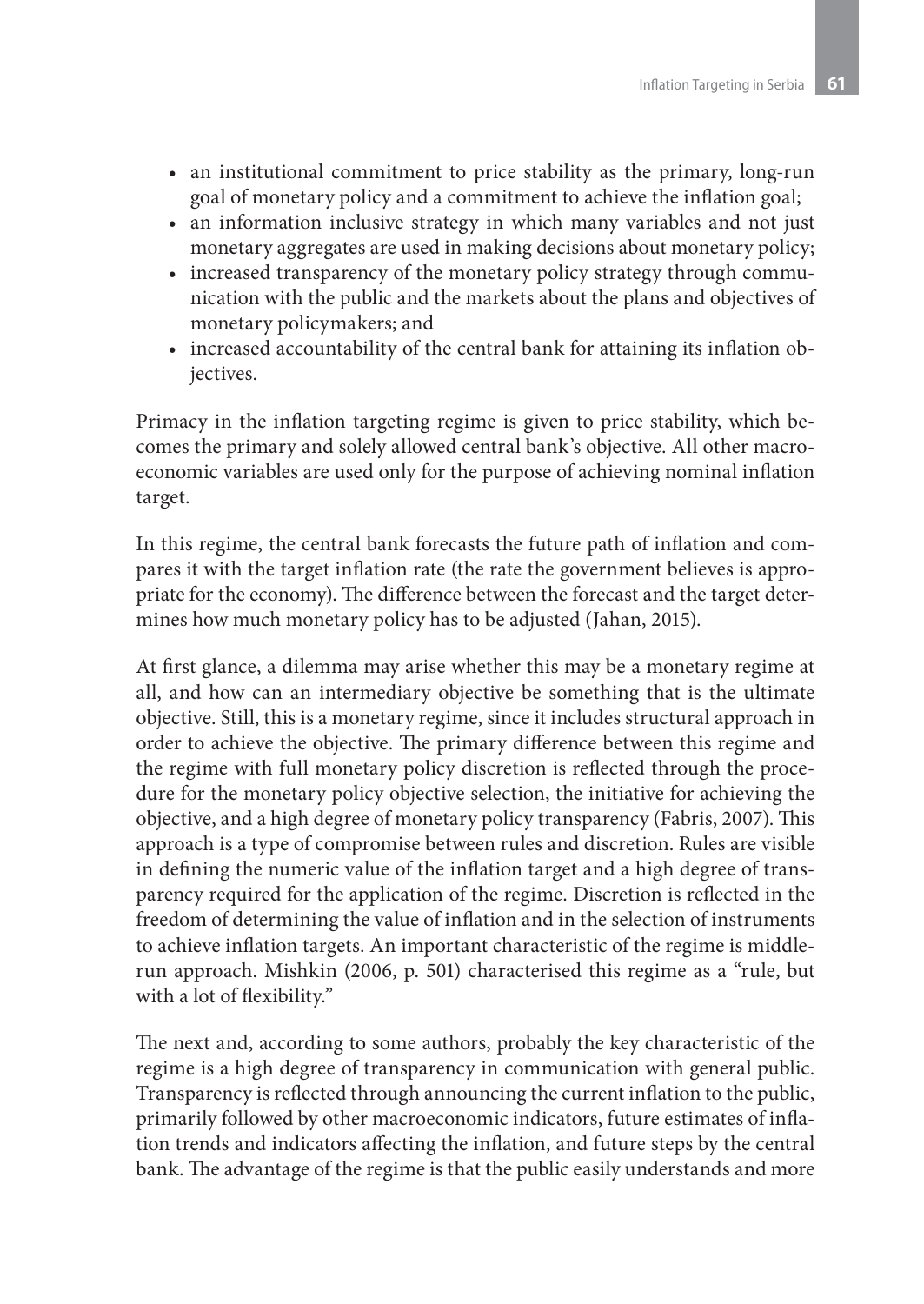often monitors price levels than it was using the monetary targeting which required monitoring and understanding monetary aggregates. The key document in communicating with the public is the inflation report (Mishkin 2006a). In addition to the analysis of the deviation of current inflation from the planned one, this report contains the explanation of inflation measurement, explains the manner of determining the inflation target, the manner of target reaching in current economic circumstances, and the inflation trend forecast for the upcoming period.

Inflation targeting is based on managing short-term interest rates. Countries that adopted inflation targeting try to pursue their primary objective of maintaining price stability using the reference interest rate as the main monetary policy instrument. In the targeting regime, reserve requirements policy and lending and deposit facilities are considered auxiliary instruments with no dominant role in pursuing monetary policy towards price stability, but this does not mean that they are not used.

Inflation targeting evolved from monetary targeting by adopting its most successful elements: an institutional commitment to price stability as the primary longrun goal of monetary policy and to achieving the inflation rate goal; increased transparency through communication with the public about the objectives of monetary policy and the plans for policy actions to achieve these objectives; and increased accountability for the central bank to achieve its inflation objectives. Inflation targeting, however, differs from monetary targeting in two key dimensions: rather than announce a monetary aggregates target, this strategy publicly announces a medium-term numerical target for inflation; and it makes use of an information-inclusive strategy, with a reduced role for intermediate targets such as money growth. (Mishkin, 2006a)

Inflation targeting has superseded monetary targeting owing to several advantages. First, inflation targeting does not rely on a stable money-inflation relationship and thus large velocity shocks, which distort this relationship, are largely irrelevant to monetary policy performance. Second, an inflation target is readily understood by the public because changes in prices are of immediate and direct concern, while monetary aggregates are farther removed from peoples' direct experience. Inflation targets are therefore better at increasing transparency of monetary policy because these make the central bank's objectives clearer. This does not mean that monetary targets could not serve as a useful communication device and increase accountability to control inflation as they did in Germany and Switzerland, but once the relationship between monetary aggregates and inflation breaks down, as it has repeatedly (and especially in Switzerland), mon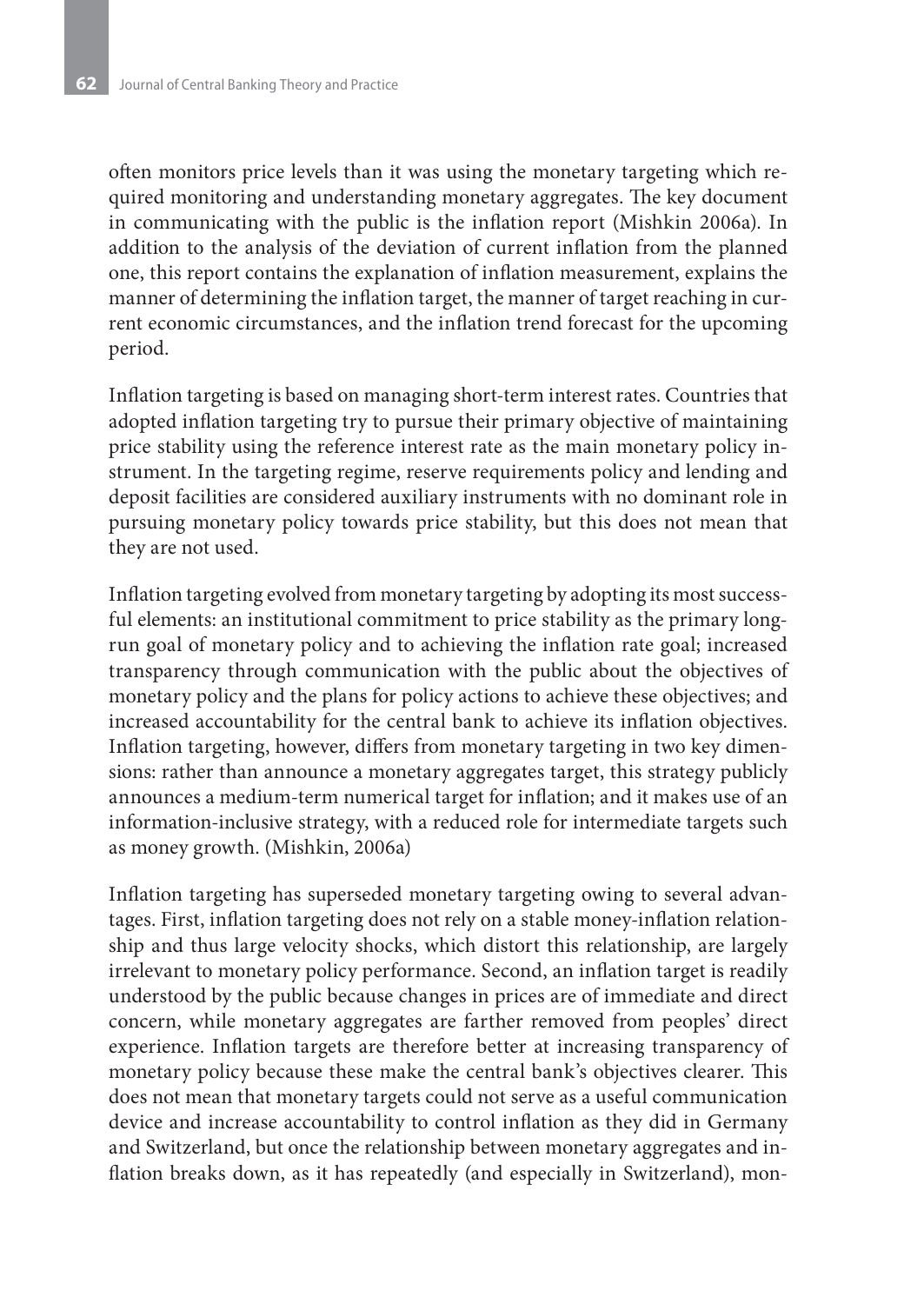etary targets lose a substantial degree of transparency because the central bank now has to provide complicated discussions of why it is appropriate to deviate from the monetary target. Third, inflation targets increase central bank accountability because its performance can now be measured against a clearly defined target. Monetary targets work less well in this regard because of the unstable money-inflation relationship that makes it harder to impose accountability on the central bank because the central bank will necessarily miss its monetary targets frequently – the Bundesbank missed its target ranges over half of the time and it was the most successful practitioner of this policy regime. Inflation targeting has much better odds of successful execution. (Mishkin, 2006a)

Today, there are many debates on the success of the regime, its positive and adverse effects and problem it carries, but facts show that there is a growing trend in the number of countries that apply the inflation targeting regime. Inflation targeting supporters point out that the main advantage of such monetary policy regime compared to other regimes is in orientation towards domestic economy and achieving and maintaining price stability. Inflation targeting tends to neutralise all impacts on price stability, i.e. to prevent the appearance of high inflation. Unlike monetary aggregates targeting, this regime does not base future inflation only on the size of monetary aggregates, but on all available information and signals that come from the economy. All countries that have introduced this regime increased the central bank's credibility. This was mostly due to high degree in transparency and enormous efforts on communicating with the public. Increased accountability was the result of quantitative defining of target to be achieved by central bank. Central bank's independence in selecting the instrument for monetary policy pursuing and non-interference of the government strongly increased the central bank's accountability for the achieved results. Econometric studies find that, in countries that have adopted inflation targeting, inflation rates have fallen, spreads between nominal and real interest rates have fallen, other measures of expectations of inflation have fallen, and macroeconomic growth numbers have remained unchanged or even improved. (Gramlich, 2005). On the other hand, inflation targeting critics pointed out that the USA experienced completely identical developments although they had not used the inflation targeting policy.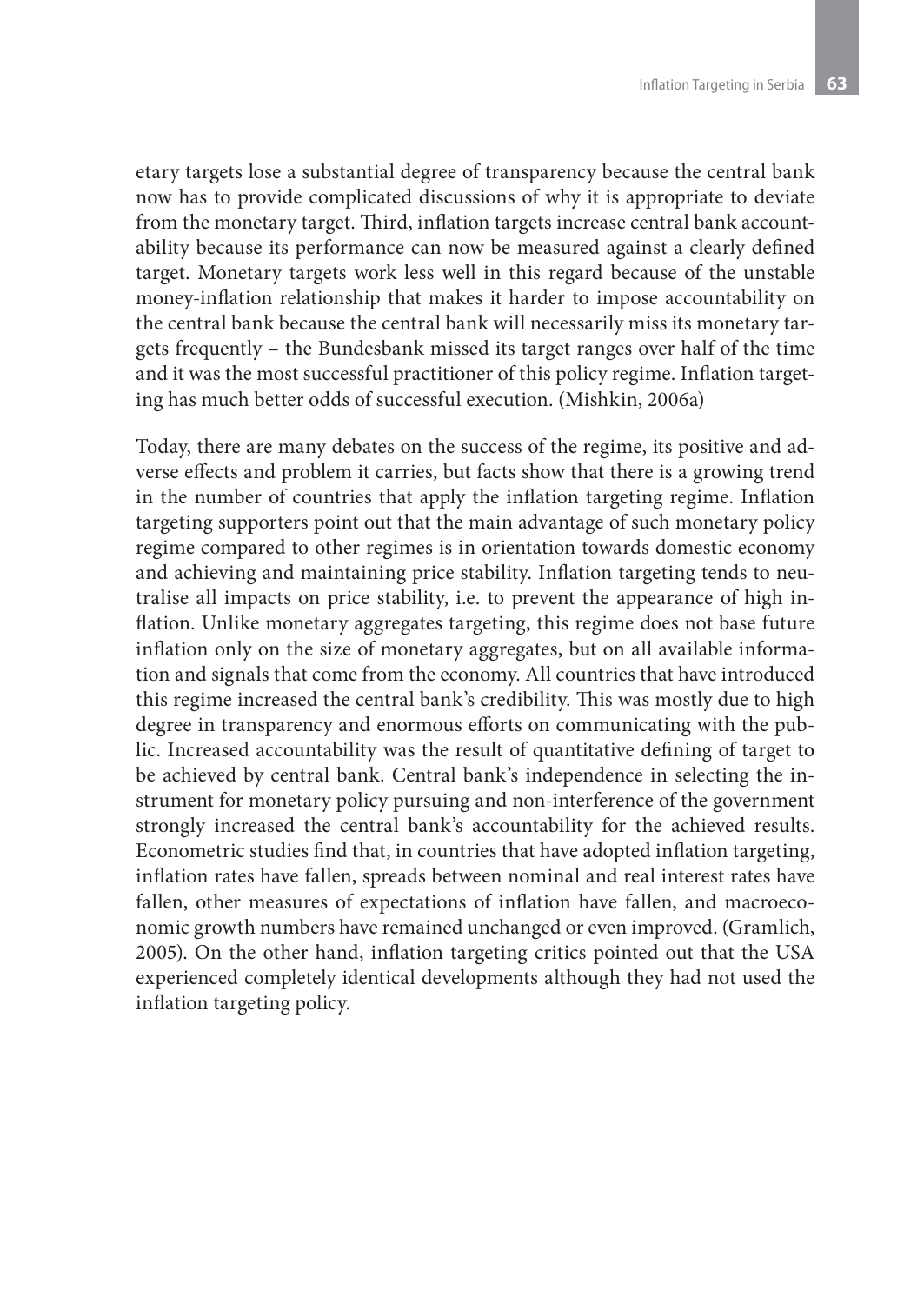| <b>COUNTRY</b> | YEAR OF<br>APPLICATION | <b>FIRST</b><br><b>TARGET</b> | <b>INFLATION</b>             |                     |                     |
|----------------|------------------------|-------------------------------|------------------------------|---------------------|---------------------|
|                |                        |                               | <b>Before</b><br>introducing | After<br>$1st$ year | After<br>$2nd$ year |
| New Zealand    | 1989                   | $3\% - 5\%$                   | 7%                           | 4.5%                | 0.8%                |
| Canada         | 1991                   | $1\% - 3\%$                   | 69%                          | 17%                 | 2.3%                |
| UK             | 1992                   | $1\% - 4\%$                   | 3.6%                         | 14%                 | 74%                 |
| Sweden         | 1993                   | $1\% - 3\%$                   | 18%                          | 17%                 | 25%                 |
| Czech Republic | 1997                   | $5.5\% - 6.5\%$               | 10%                          | 35%                 | 34%                 |
| Poland         | 1998                   | < 95%                         | 104%                         | 88%                 | 99%                 |
| Hungary        | 2003                   | 7%                            | 10.8%                        | 49%                 | 4 3%                |

Source: Website of the European Central Bank, www.ecb.int

Critics of this regime argue that even though it is based on rules, inflation targeting actually represents a pure discretion and too great a discretion may lead to large inflation rate fluctuations. They also stress that regardless of insisting on transparency, this regime remains insufficiently transparent since its essence represents a model-estimated inflation rate serving as the basis for manipulating monetary policy variables. An estimated inflation rate is often conditional, associated with movements of interest rates, exchange rates, and the like. The public often do not understand how the model has been created and how it functions, so it can be considered as being a non-transparent approach. Its weakness is also that this regime mainly rests on the forecasted inflation rate, and forecasting techniques are still insufficiently reliable. Also, the basis of this model is a free exchange rate fluctuation that could have negative effects on some economies in transition and developing countries that are less competitive, with poor credibility of economic policy creators, and insufficiently developed financial markets (Fabris, 2006).

### **2. Introduction of inflation targeting in Serbia**

In the Memorandum on the Principles of New Monetary Policy Framework (hereinafter: the Memorandum) as of September 2006, the National Bank of Serbia (NBS) presented to the public its new measures and adopted new monetary policy implementation principles aimed at achieving objectives in terms of inflation. The new monetary framework has been applied since September 2006 and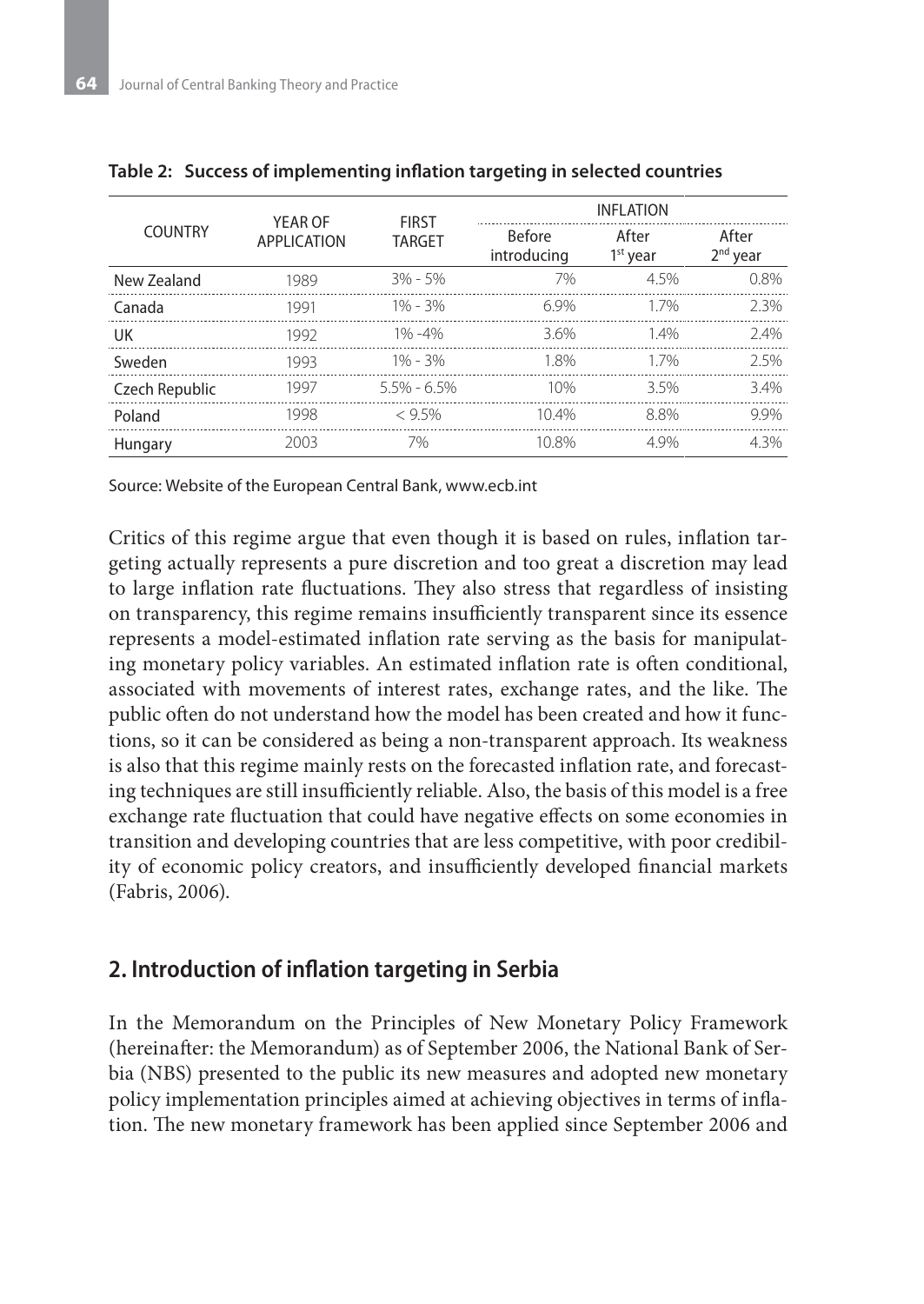is very similar to the inflation targeting regime.1 According to the NBS statement, the reasons for the transition towards the new regime are the consequence of the expected structural changes, higher degree of opening towards the EU and a high degree of euroisation, which contribute to the extremely rapid transmission of inflationary shocks. The NBS assessed that in such circumstance, the fixed exchange rate regime or targeting monetary aggregates cannot ensure a stable and low inflation rate.

One of the introduced changes was the change of the exchange rate regime. In the Memorandum, the NBS expressed its firm commitment to implementing the flexible exchange rate regime. The main reason for the introduction of a floating exchange rate was the expectation that fluctuations in the nominal exchange rate will increase the flexibility and reduce the effects of possible shocks.

The new monetary framework has been adopted as a part of a programme that aims to:

- Create an environment with a low and stable inflation rate, compliant with the criteria stipulated in the EU accession process,
- Encourage the use of, and confidence in, the national currency,
- Increase flexibility and adaptability to temporary domestic and external shocks, as well as changes in the environment that are expected during the process of Serbia's accession to the EU.

In the new monetary policy framework, the exchange rate should no longer represent an instrument but rather an indicator of monetary policy transmission. Accordingly, there is a plan for a gradual decrease of the regular presence of the NBS in the foreign exchange market. After the transition period, the plan is to accept a floating exchange rate, the establishment of which will affect basic economic trends, inflation trends, and short-term supply and demand trends and market trend signals. Upon completion of the transition period, the NBS should play a secondary role at the foreign exchange market. The NBS agreed to establish a new system of rare foreign exchange interventions which will be conducted by the market participants in order to:

1. Limit daily volatility by depreciation i.e. disabling excessive daily oscillations but not the cumulative pressures over a longer period of time,

<sup>1</sup> The NBS has pointed out that this is a transitional regime to complete the transition to inflation targeting. Although the difference between the current regime and the inflation targeting regime has not been formally explained, the only difference that can be noted is that the forming of the exchange rate is not completely left to a free market.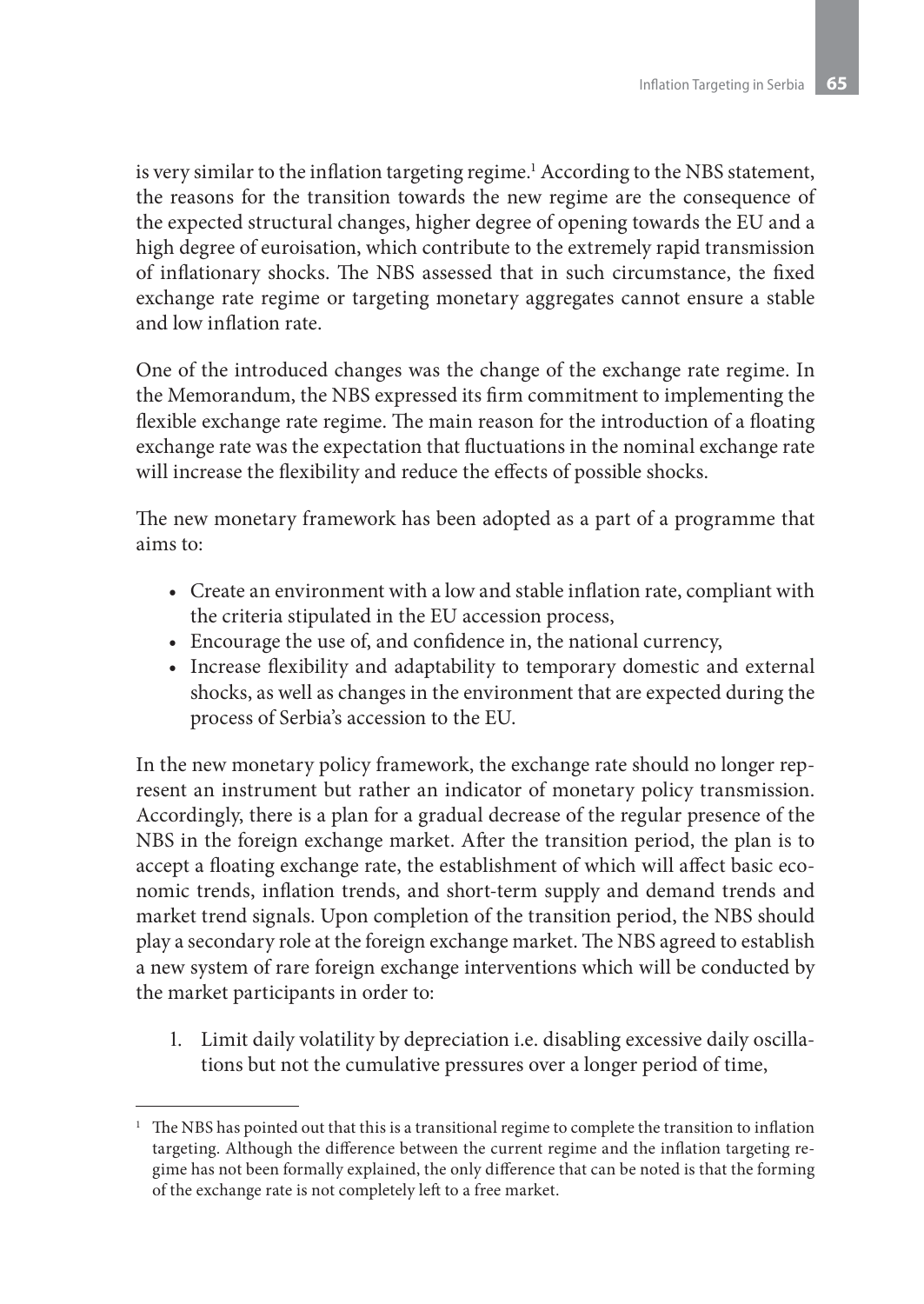- 2. Limit threats to financial stability and price stability that cannot be achieved only by changing the reference interest rate, and
- 3. Maintain an adequate level of foreign exchange reserves.

During the introduction of a new framework in Serbia, it was decided that the NBS was to publish the inflation target independently and start consultations with the Government at a later stage. This means that the NBS retained independence both over goals and instruments.

Core inflation was selected to be the price index that will be the subject of targeting. The following products were excluded from the calculation of core inflation: fresh vegetables, fruits, eggs, fish, bread, milk, tobacco, electricity, coal, heating oil, medicines, oil derivatives, utility services, TV subscription, social protection services, transportation, and postal services. This means that prices of the statecontrolled services and prices under the effect of seasonal factors or developments at the international markets have been excluded. This choice of index is proper at the beginning of the application because it excludes the prices of those products that cannot be affected by the monetary policy, thereby reducing the risk of failing to realize targets. Due to significant discrepancies between core inflation and the inflation rate, the consumer price index has been used since 2009.

By acting transparently and responsibly to the public, the NBS has committed itself to communicating with the public as follows:

- By posting press releases from the Monetary Board sessions on the same day they were held;
- • By the Governor`s press conferences in order to explain the reasons why the Monetary Board made certain decisions and to answer any potential questions of the public;
- • By publishing quarterly inflation reports, as is the most important means of informing the public about developments in the economy that determines the decisions of the Monetary Board and activities of the Central Bank.

In this regime, the NBS tried to achieve the targeted inflation rate through corrections of interest rates applied on two-week repo operations. Other monetary policy instruments, like issuing of long-term securities or reserve requirement, have a supporting role in realizing the targeted inflation rate. Their goal is to contribute to smooth transmission of the main reference interest rate.

Also, bearing in mind that the real inflation targeting regime introduces sanctions for failing to reach the inflation target, the NBS has assumed the Bank of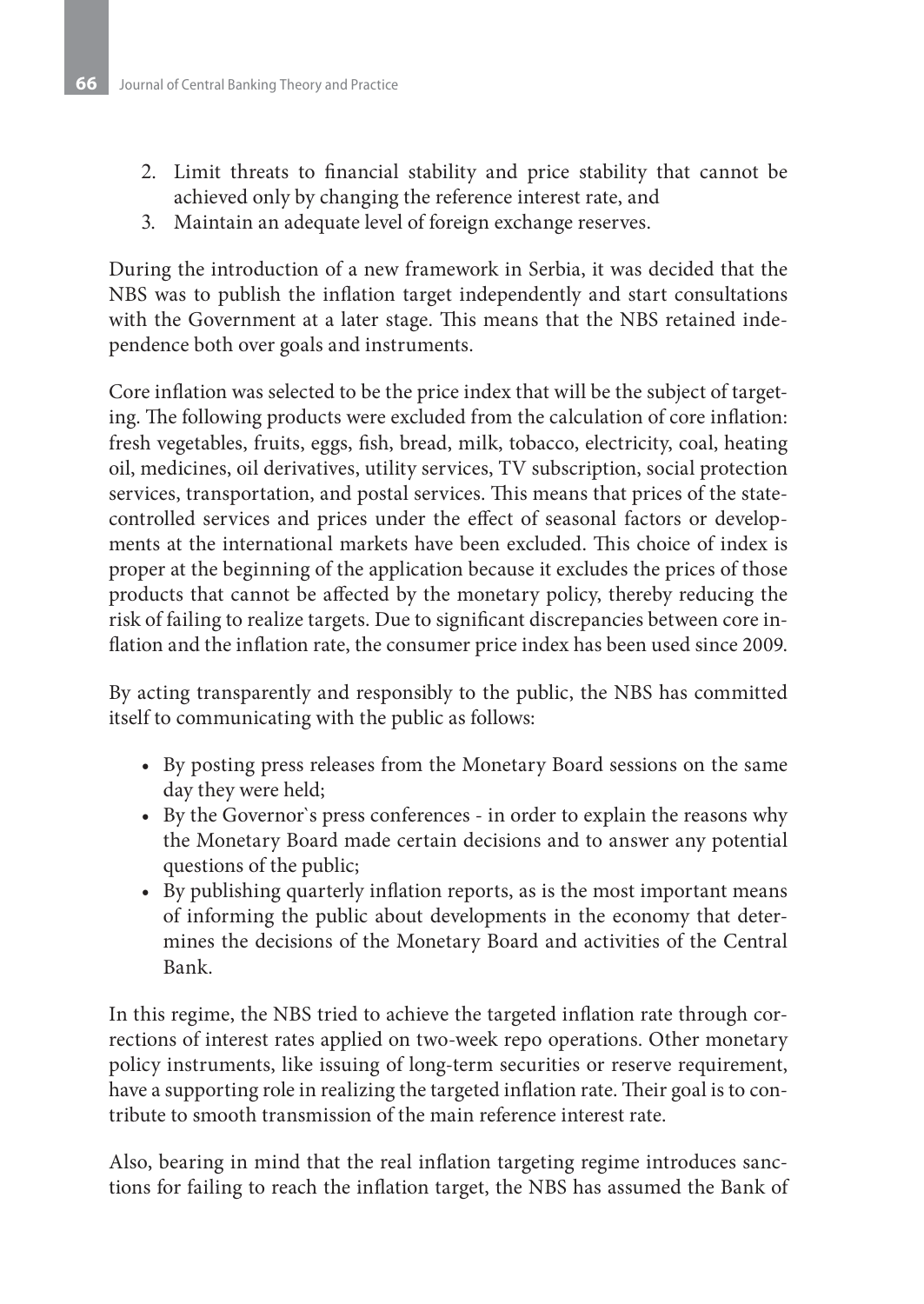England's model since 2010, that is, in the case of the deviation of inflation from the established target for more than six consecutive months, the NBS will inform the Government in writing on the reasons for the deviation, the measures to be taken, and the time required to return inflation to the targeted range.

### **3. Results of inflation targeting in Serbia**

The following table shows the results of inflation targeting in the period 2006 - 2014. As the table below shows, the inflation target was realized only in two of nine observed years. Target was exceeded in four years while it was not reached<sup>2</sup> in three years.

| Year | Targeted inflation (in %) | Realized inflation (in %) |
|------|---------------------------|---------------------------|
| 2006 | $7-9$                     | 59                        |
| 2007 | $4 - 8$                   | 5.4                       |
| 2008 | $3-6$                     | 10 <sub>1</sub>           |
| 2009 | $6 - 10$                  | 6.6                       |
| 2010 | $4 - 8$                   | 10.3                      |
| 2011 | $3-6$                     |                           |
| 2012 | $2.5 - 5.5$               | 122                       |
| 2013 | $2.5 - 5.5$               | 22                        |
| 2014 | $2.5 - 5.5$               |                           |

**Table 3: Inflation targets and their realization in Serbia**

During the first two years of the regime implementation, core inflation was successfully brought down and kept at a relatively low level. After high core inflation at end-2005, a substantial slowdown occurred during the next year and at end-2006 core inflation was below the lower threshold of the targeted range. Substantial nominal appreciation of the dinar particularly expressed in the second half of the latter year represented the main cause of the slowdown.

At end-2007, the target was reached and inflation was within the targeted range. However, the target for 2008 was not realized and core inflation was significantly above the upper threshold of the target range at the end of that year. The series of external shocks (global oil tripled from early 2007 to June 2008, while the prices of the most important agricultural products were more than doubled during the

 $^{\rm 2}~$  It should be noted that the target inflation rate below the lower threshold is considered a failure.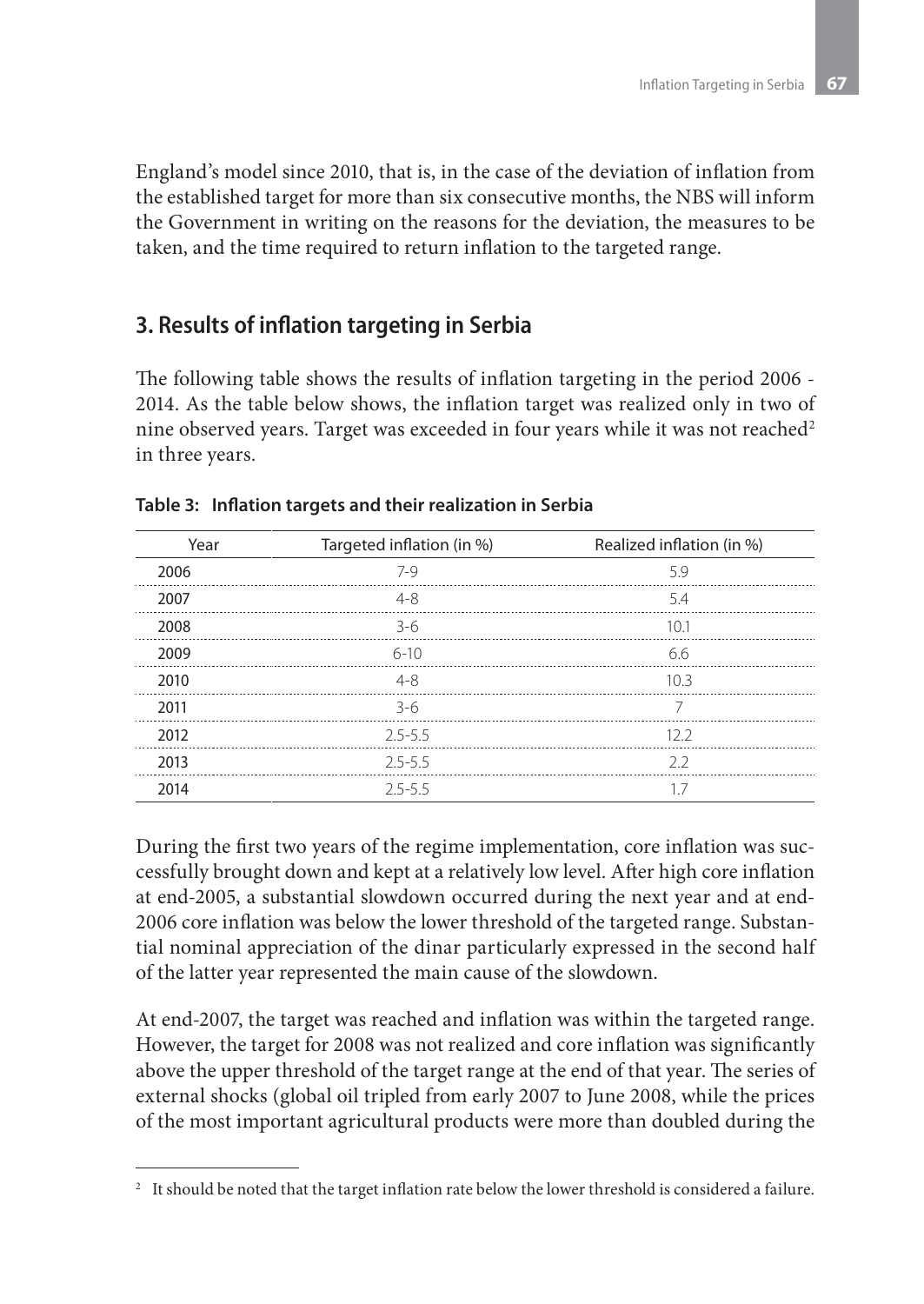same period) led to a substantial increase in inflationary expectations and were one of the main causes of inflation acceleration. In mid-2008, it was already quite certain that despite the extremely restrictive NBS policy, the target set for that year would not be achieved. The NBS increased its reference interest rate five times until October (from 10% to 15.75%). Then, in late October, in response to the new substantial depreciation pressures, followed by inflationary pressures, the reference interest rate was further increased by 200 base points. In 2008, the value of the dinar exchange rate recorded a substantial decline. High inflationary expectations were additionally spurred against the backdrop of the international liquidity crisis - unstable trends at the foreign exchange market, increased risk premiums, and drastic reduction of capital inflows, which neutralized disinflationary effects by decreasing aggregate demand. In addition to external factors, inflation in 2008 was also affected by internal factors - primarily political uncertainty, especially expressed in the first half of the year followed by depreciation pressures, as well as more expansive nature of the fiscal policy than originally expected. Thus, at end-2008, core inflation was 10.1% and was substantially above the upper threshold of the target range set for that year (3%-6%). However, one should bear in mind that 2008 was unsuccessful also for the other central banks that have introduced inflation targeting regime.

Given that 2009 was a typical recession year, inflation rates worldwide trended downward. This trend was also present in Serbia, thus the target inflation rate was realized and was slightly above the lower threshold.

Problems reappeared in 2010 although the inflation rate remained within the targeted range during the first half of the year. Sudden depreciation of the dinar had to reflect on inflation, and it would have been even higher if it had not been for low aggregate demand and low purchasing power had not been present due to the crisis impact. In the first seven months of 2010, the consumer price index stood at 4.5%, while the inflation rate for was  $6\% \pm 2$  percentage points. However, in the second half of the year, as a result of the rapid loss of the value of dinar, there was a rapid rise in inflation and the inflation target increased above the upper threshold.

Although 2011 was characterized by the strengthening of the dinar, the inflation target exceeded the upper threshold, as a result of belated price adjustments. However, it should be noted that there was a decline in inflation during that year in relation to the year before. Nevertheless, inflation picked up in the following year and the inflation target was exceeded. This was the highest inflation rate recorded in the entire observed period.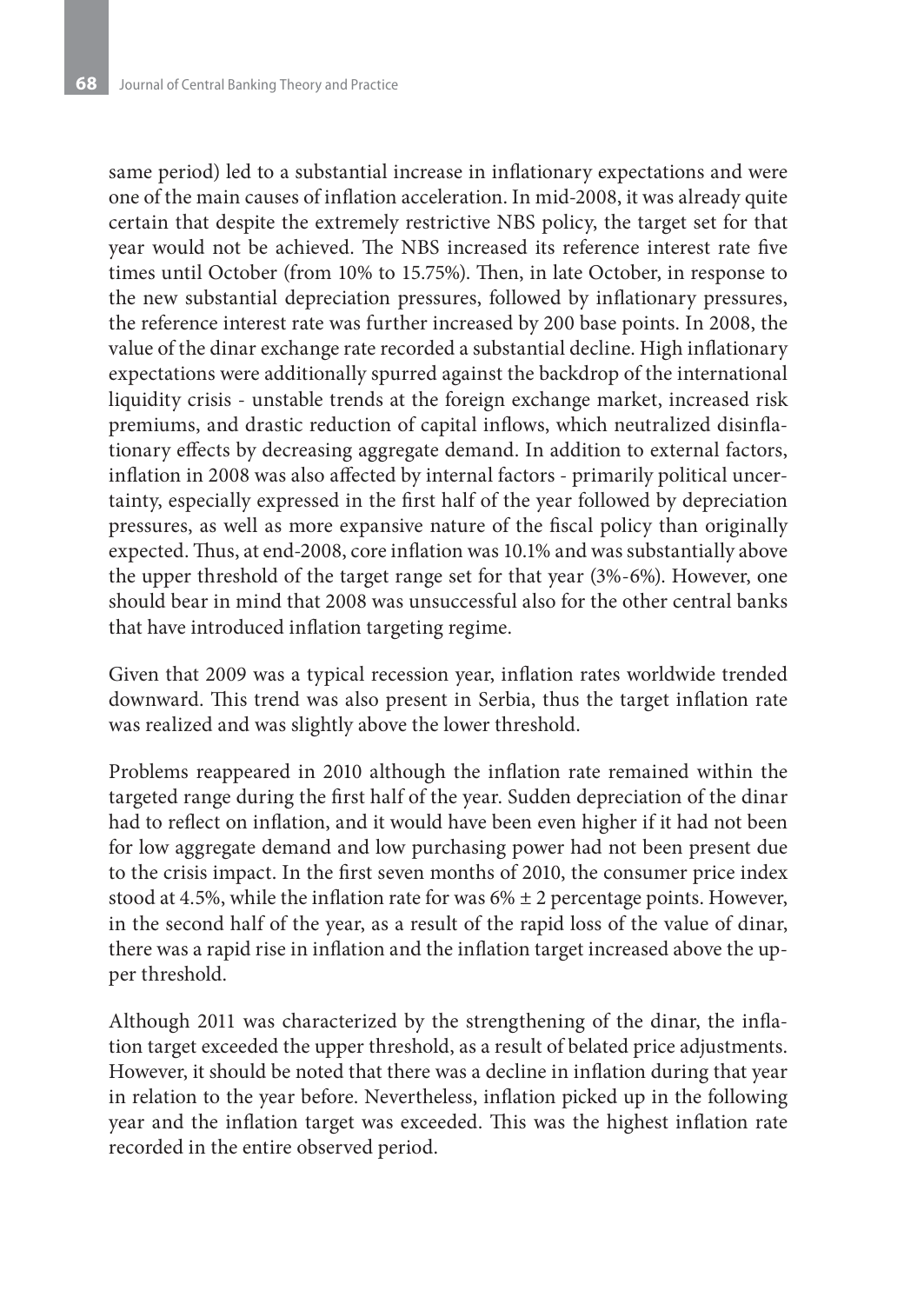As a result of numerous recession pressures and declining prices of food and energy generating products in 2013 and 2014, the inflation targets were below the lower threshold. These were the years when inflation was very low or negative in the neighbouring countries and the EU.

The figure 1 shows realization of the inflation rate by month for the last six years.

#### **Figure 1: Inflationary targets and their realization in Serbia by months**



Source: NBS (2015) Targeted and realized inflation, http://www.nbs.rs/internet/ latinica/30/30\_9/kretanje\_inflacije.html

## **4. Difficulties in the inflation targeting regime and potential modifications**

At the beginning of its application in 2006 and 2007, inflation targeting yielded impressive results. However, it should be considered that positive results of the monetary policy over these two years were not exclusively due to the new monetary regime but also to favourable external developments. To wit, inflow of foreign capital was especially high during that period and dinar continually appreciated. Therefore, claims made by the critics of this regime that any monetary regime would give impressive results under such conditions seemed justified.

Absence of monetary policy instruments' efficiency represents a major issue in the application of the regime. The core instrument through which inflation targeting is carried out, is the reference interest rate on two-week repo operations. This instrument, however, applies only to dinar transactions, but in the environment of widespread informal euroisation and underdeveloped money and capital markets, the reference interest rate is not "strong" enough to influence the overturn of inflation expectations. In her research, J. Dimitrijević (2007) came to a conclusion that, the reference interest rate had no major influence on the lending increase in the one-year period. Increase in political instability at the end of 2007 and early 2008 induced changes in the exchange rate level, and the same occurred under the influence of the global financial crisis at the end of 2009 and over 2010. Against this backdrop, the NBS proved unable to overturn inflation expectations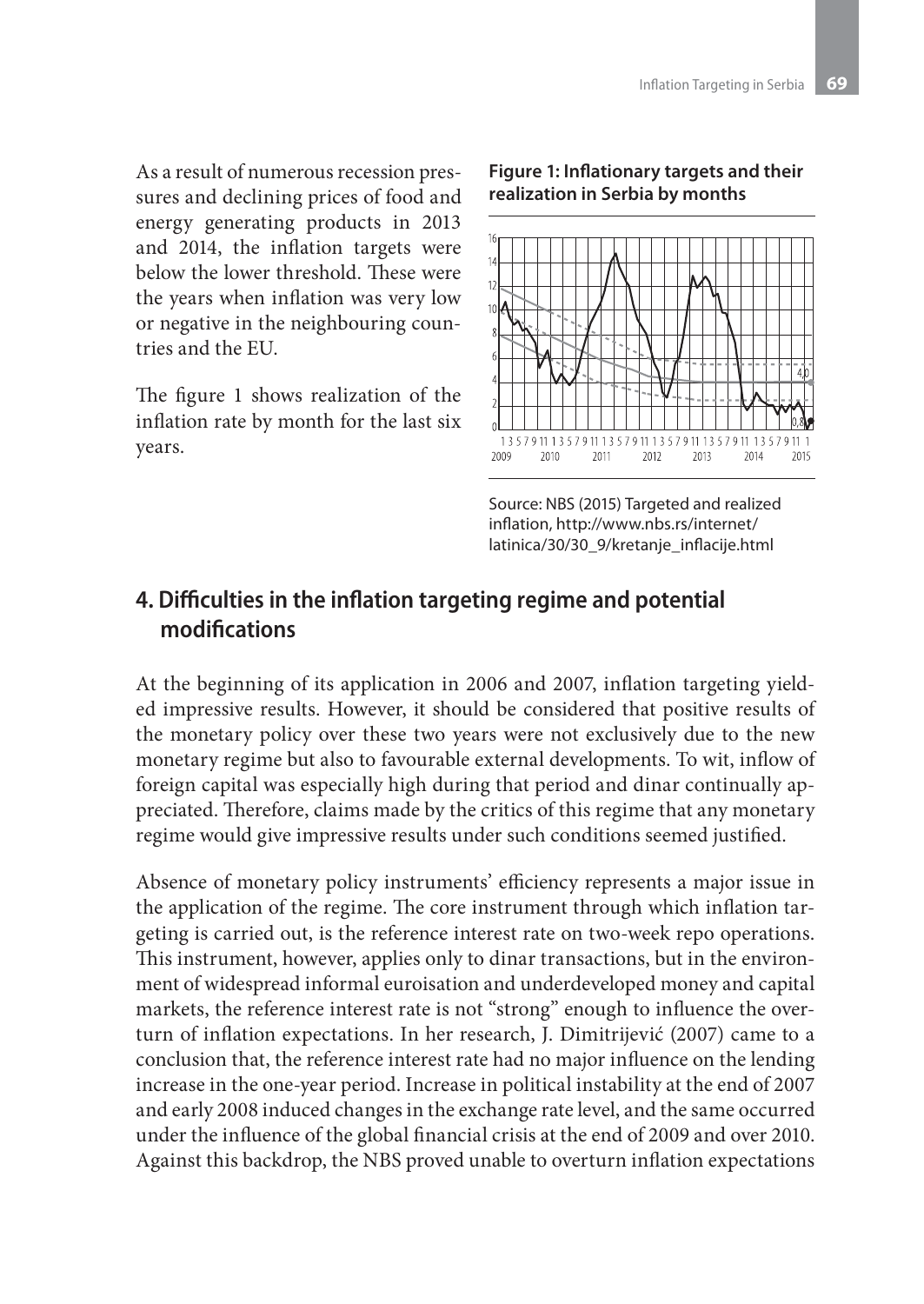regardless of the increase in the reference interest rate and was forced to intervene in the foreign exchange market.

High credibility of monetary policy makers represents a rather important prerequisite for a successful application of this regime, since this regime is largely based on the belief that the targeted inflation rate will be achieved. Although the monetary policy credibility increased over the years, it can still be rated as unsatisfactory, because the memory of economic entities still holds numerous hyperinflation episodes from late 1980s and early 1990s, as well as the issue of frozen foreign currency deposits. Thus, at the slightest signs of instability, financial markets react by "escaping" from the national currency, i.e. by increasing demand for foreign currency, causing sudden surges in the exchange rate level which then need to be "flattened" by interventions in the foreign exchange market. Consequently, due to extremely high instability of the dinar exchange rate, the NBS was often forced to intervene in the foreign exchange market. The insufficient credibility is supported by the fact that euro is the main currency of household savings. In addition, one of the former NBS governors, Radovan Jelašić (2008), singled out the lack of credibility of monetary policy as a limitation in the application of inflation targeting regime.

It may seem that this regime functioned well only in a sound environment, and that on the appearance of any instability or uncertainty, intervention in the foreign exchange market was required to stabilise the system, which is against the core principles of inflation targeting.

#### **Figure 2: NBS interventions in the foreign exchange market**



Source: NBS (2015) Inflation Report, February.

Theoretical premises of this concept exclude the possibility that the central bank may have any other goal rather than targeted inflation rate. This means that, in this regime, the exchange rate cannot be used as a nominal anchor. To wit, determination of the exchange rate target and inflation target may represent two conflicted objectives, in which case it becomes necessary to prioritise the objectives. This means that this regime pursues the policy of flexible exchange rate, which is formed freely under the influence of demand and supply.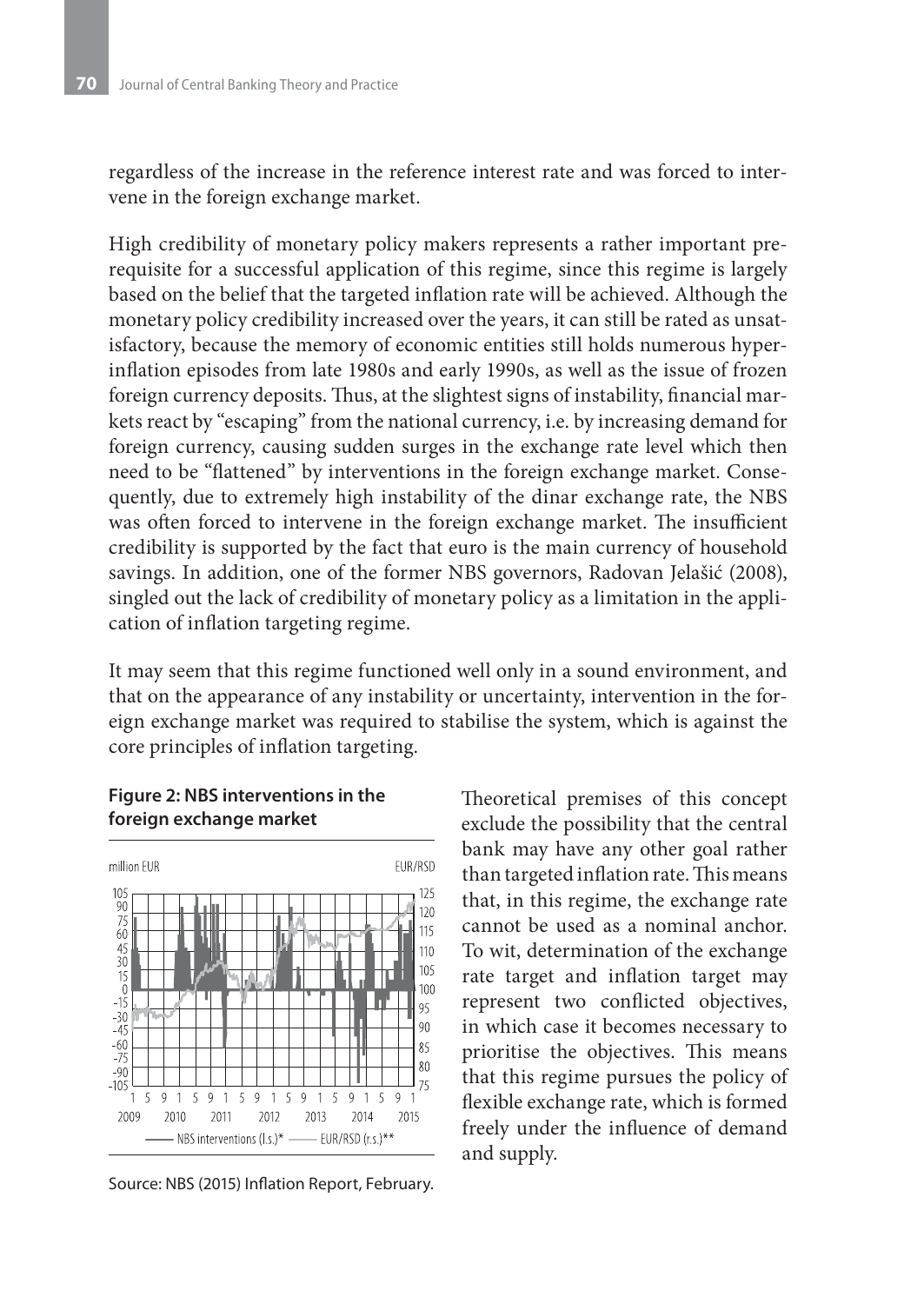Nevertheless, this regime does not exclude occasional interventions in the foreign exchange market, them being primarily resorted to mitigating the consequences of occasional shocks. However, interventions are presumed to be occasional in cases of major shocks, but their continuous presence and an active role of the central bank in the foreign exchange market are not purported. However, they were rather frequent over certain periods in the case of Serbia, as Figure 2 shows.

Bearing in mind the situation in Serbia where the majority of prices are already mid-term adjusted to the exchange rate trending, frequent interventions in the foreign exchange market, as well as the major part of granted loans (to the household sector), considering the introduction of another nominal anchor in the form of exchange rate is justified. In their research, Josifidis et al. (2009) showed that the exchange rate pass-through is significant.

The examples of Chile and Israel can seem interesting since they used the floating exchange regime until the moment of introduction inflation targeting due to the high significance of exchange rate for the stability. Both countries intervened in the foreign exchange market in order to keep the exchange rates within the range. The ranges were widened over time, therefore, they did not hamper monetary policy in pursuing inflation targeting, and they were subsequently abolished in Israel. At one point, Hungary also pursued the policy of two targets – inflation and the exchange rate. However, in order to pursue such policy, the inflation and exchange rate targets need to complementary and not conflicting (Dimitrijević, 2007). Today, the example of such policy can be found in the Czech Republic.

Numerous empirical studies have shown that majority of countries under the inflation targeting arrangement pursue exchange rate policy in spite of that being against the theoretical framework of inflation targeting regime, which presupposes a completely flexible exchange rate policy. Thus, for example, Mohanty and Klau (2005) have shown that of thirteen countries applying the inflation targeting, the exchange rate ratio represented a significant variable in eleven countries. Edwards (2006, p. 2) stated: "At the policy level, very few inflation-targeting central banks openly recognize using the exchange rate as a separate term in their policy rules (that is, Taylor rules). Existing empirical evidence suggests, however, that almost every central bank takes exchange rate behaviour into account when undertaking monetary policy". This clearly suggests that the practice has gone way pass the theory and that the exchange rate policy can be used along with inflation targeting.

Fixed exchange rate regime would not be suitable for Serbia. In an environment of a high current account deficit, a high budget deficit, as well as Serbia's higher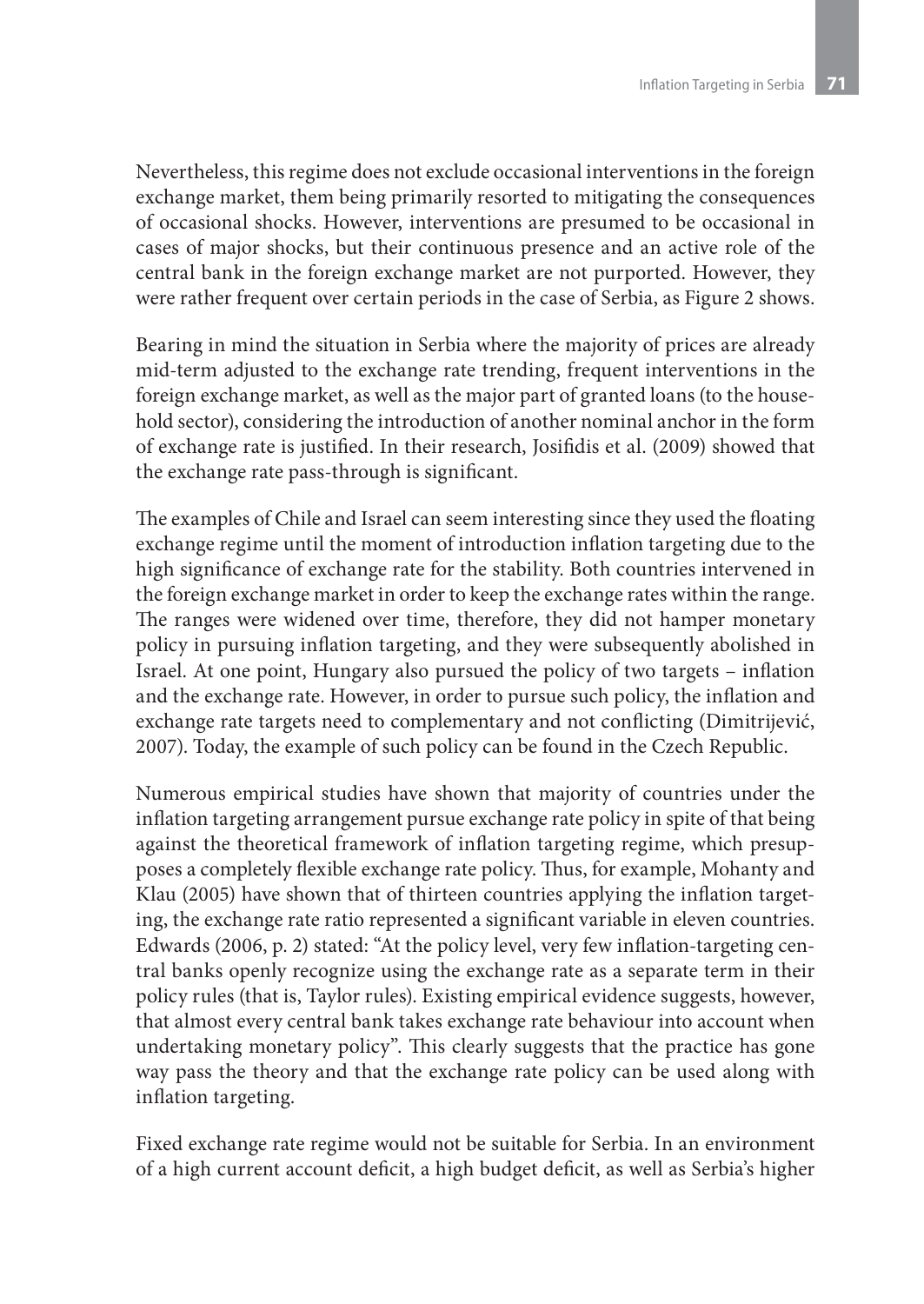inflation rate than that in the EMU, the price of sustaining such a regime would be a significant loss of foreign exchange holdings. In addition, none of the previous attempts to fix the foreign exchange rate yielded desired results.

Fluctuating foreign exchange rate would also not benefit Serbia because given its small market, numerous speculative stocks, low credibility of the dinar and the like, fluctuations of the exchange rate of dinar would be too high. Also, because of the memories of monetary shocks in the 1990s, the formation of foreign exchange rate is still under the influence of psychological factors, which in a floating exchange rate can induce sudden "surges" in the foreign exchange rate.

Therefore, Serbia's best option would be the floating foreign exchange rate regime, with ranges adjusted on the annual level. Under this regime, the NBS determines the range within which the dinar exchange rate can fluctuate, and resorts to interventions to prevent the rate to exceed the predetermined range. This regime would take into account the fact that that dinar needs to gradually depreciate, however this deprecation would not be turbulent but controlled and guided. Also, this would prevent excessive loss of foreign exchange holdings and introduce an element of predictability, also influencing inflation expectations. Within the range, dinar would fluctuate freely, and be formed on the basis of demand and supply ratios. This regime could thus make the best of both fixed and fluctuating exchange rates. Nevertheless, complementarity between the inflation target and foreign exchange rate target are of key importance.

### **5. Closing remarks**

Serbia introduced the inflation targeting regime in August 2006. Although the regime initially yielded good results, it turned out that they were more a result of favourable external situation. Inflation target was not achieved in seven out of nine observed years. Therefore, it is clear that the regime needs to be modified.

Key difficulties in the application of this regime refer to the lack of efficiency of monetary policy instruments in the widespread informal euroisation environment. Also, one of the assumptions of this regime is a high level of credibility. However, due to issues connected to the episodes of hyperinflation in the 1990s, frozen foreign currency deposits, and frequent foreign exchange fluctuations, the national currency (dinar) has very low level of credibility. In addition, all the nominal values (wages, prices, etc.) are adjusted to the foreign exchange rate trends in the medium term.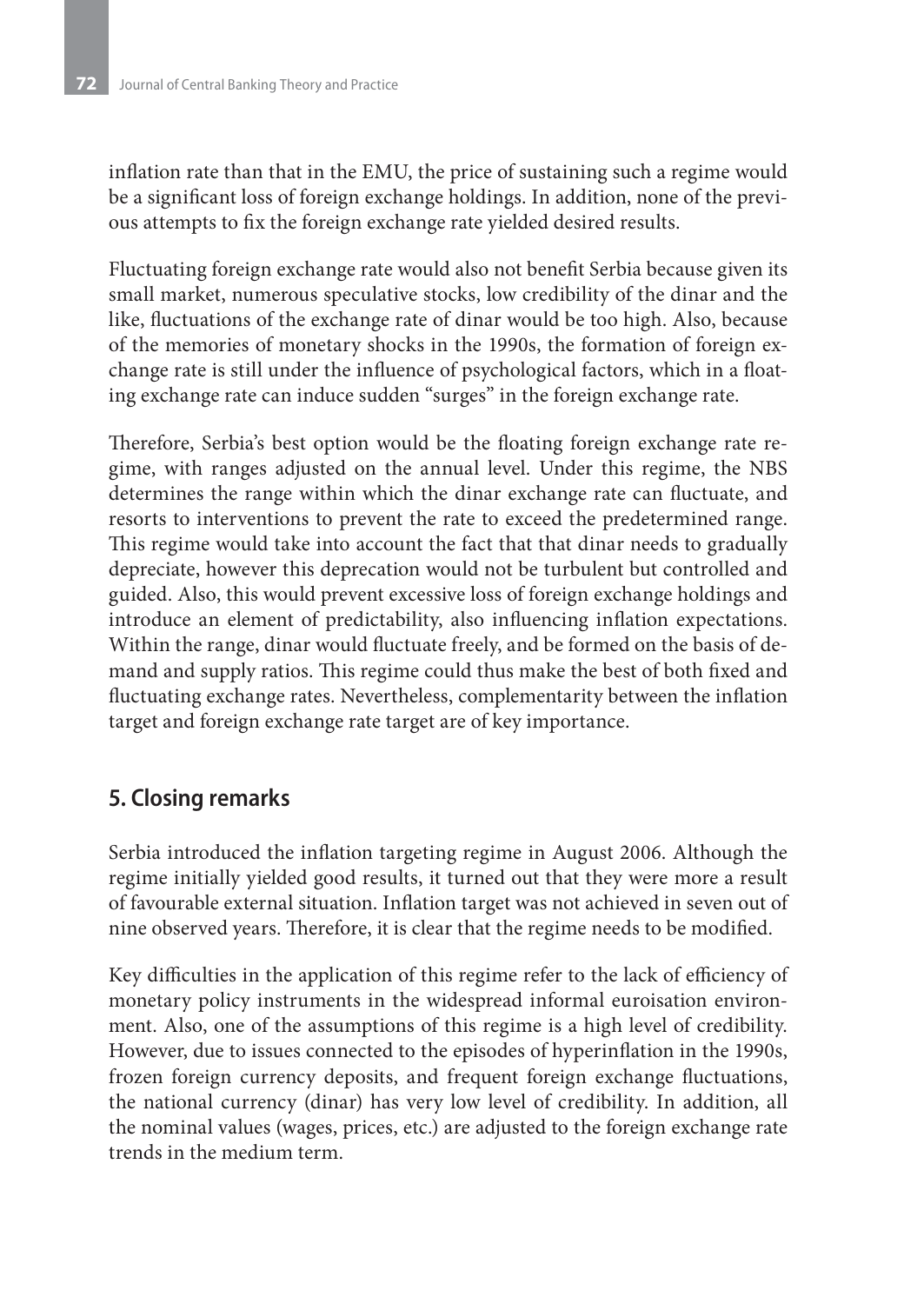Therefore, this paper suggests the modification of the existing regime by introducing another nominal anchor. This nominal anchor would be in the form of a foreign exchange rate determined complementary to the inflation rate. Although such suggestion contradicts the theoretical premises of the inflation targeting regime (the premise of free fluctuation of the foreign exchange rate), these regimes are actually used in practice and the practice has gone way beyond the theory.